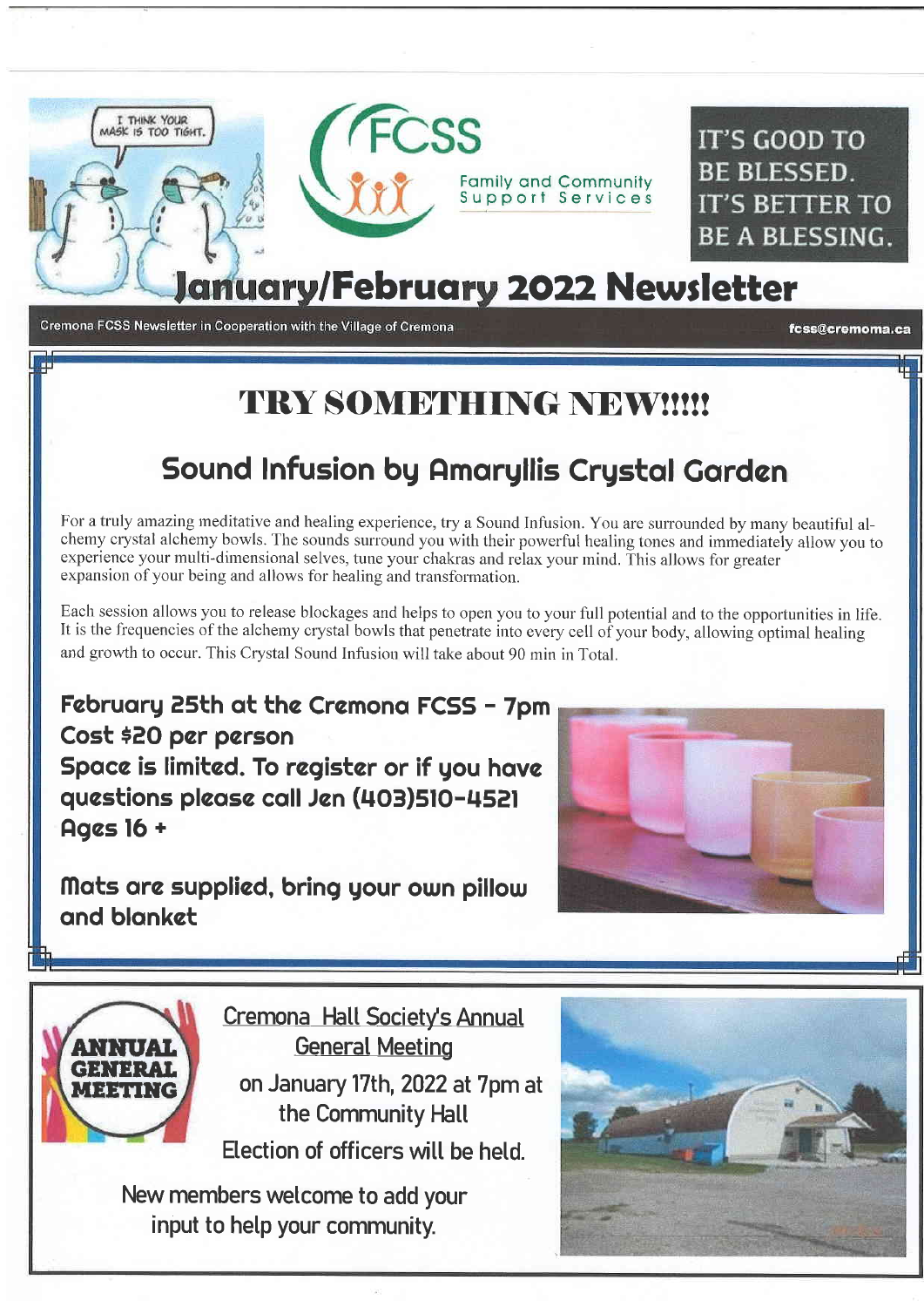

FEBURARY 11th, 2022 at the Cremona FCSS Open for those between the ages of 9 to 17 To register please call MVFRN @ (403)559-7894 **Drinks, Snacks, Popcorn** and PIZZA provided Doors open 6:15 pm, Movie begins at 6:30

Movie to be announced in the future

Brought to you by -



ECSS

**2021 Gift Collection for the Cremona and Water Valley** area was a huge success!

**THANK YOU to all our** generous citizens (we are blessed to have soooo many) that contributed to our gift bags at **Christmas.** 

And a very special thank you to Bonnie Akkus - the architect and implementor of so many great things in our community

**THE DEGREE OF NING IS MEASURED BY** DEGREE OF GIVING.

## CHRISTMAS HAMPER DONATIONS THANK YOU.

WE WOULD LIKE TO THANK THE FOLLOWING FOR THEIR GENEROUS DONATIONS TO THE CREMONA AND DISTRICT CHRISTMAS HAMPER FUND: KC FOODS CREMONA CONGREGATIONAL CHURCH, CREMONA LIONS, CREMONA LEGION, CONNECT FIRST CREDIT UNION WOLF WILLOW WOMEN'S GROUP. PARKHILL'S WOMEN'S GUILD AS WELL AS ALL THE GENEROUS PERSONAL DONATIONS WE RECEIVED YOUR GENEROSITY IS GREATLY APPRECIATED AND WE COULD NOT PROVIDE THESE HAMPERS TO THOSE IN NEED WITHOUT YOUR SUPPORT

SINCERELY CREMONA & DISTRICT CHRISTMAS HAMPER PROGRAM

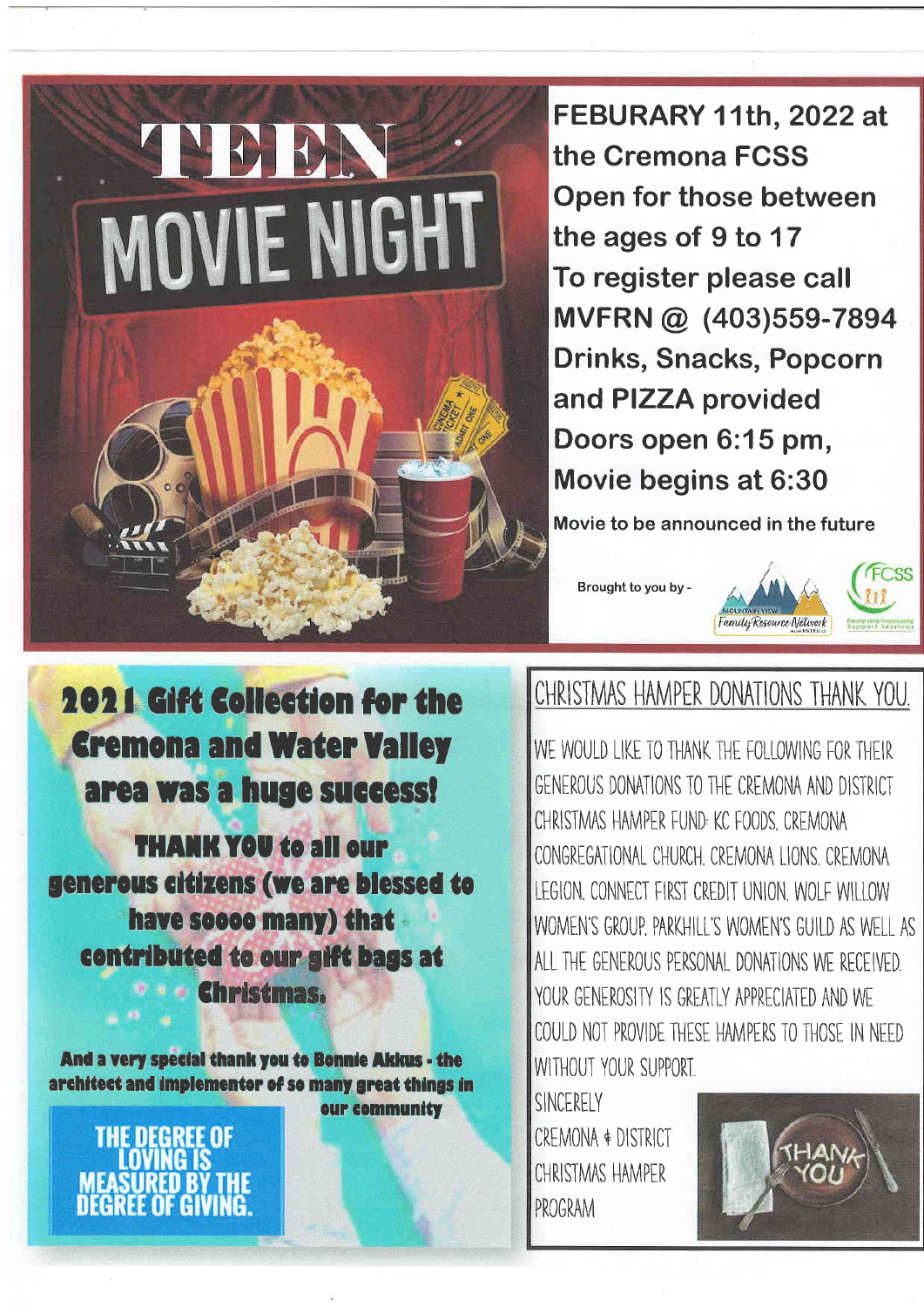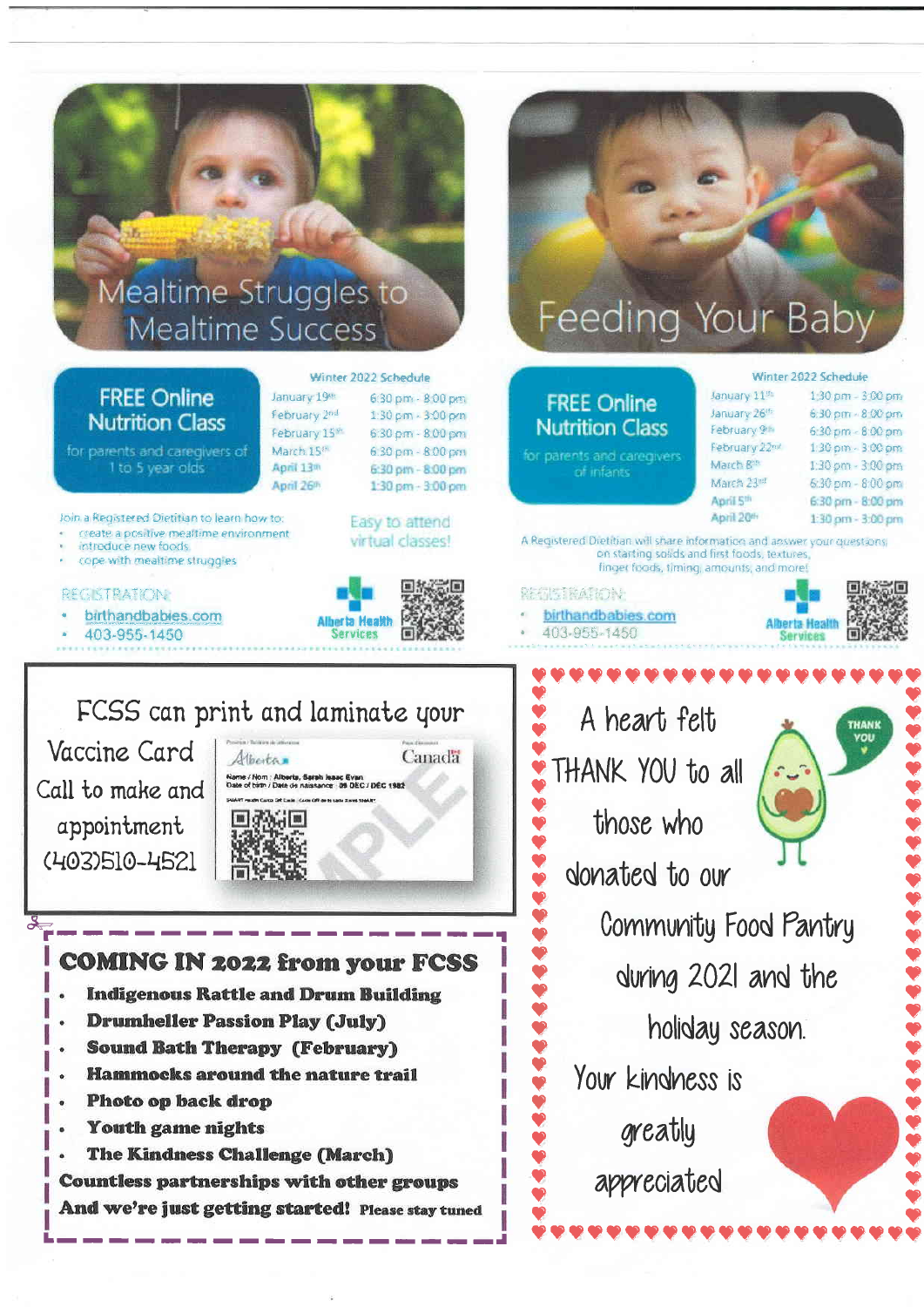## Donate Your Winter Clothing!

Starting right now Gremona FGSS is

accepting all winter clothing in all sizes, in good condition. lf you have something to donate please drop off at the Gremona FGSS.

lf your in need of winter items please call and if we have anything available, we'd be happy to pass it on to you!

In the event we receive more than we can use locally, each fall a portion will be distributed to drop in centers, shelters and homes for recovery.

Suggested items-Coats, Toques, Scarfs, Gloves, Boots

FCSS Phone # (403)510-4521



April 3, 2022 Tickets \$40, Includes Transportation, Brunch Buffet, and the Performance Bus leaves Cremona at 10:30 am. Please call to register (403)510-4522 or if you have any questions.



# CREMONA NEW HOURS

**Sunday Monday Tuesday Wednesday Thursday Friday Saturday** 

Closed

10:00 AM - 5:00 PM 1:00 PM - 8:00 PM 10:00 AM - 5:00 PM 10:00 AM - 5:00 PM 10:00 AM - 5:00 PM Closed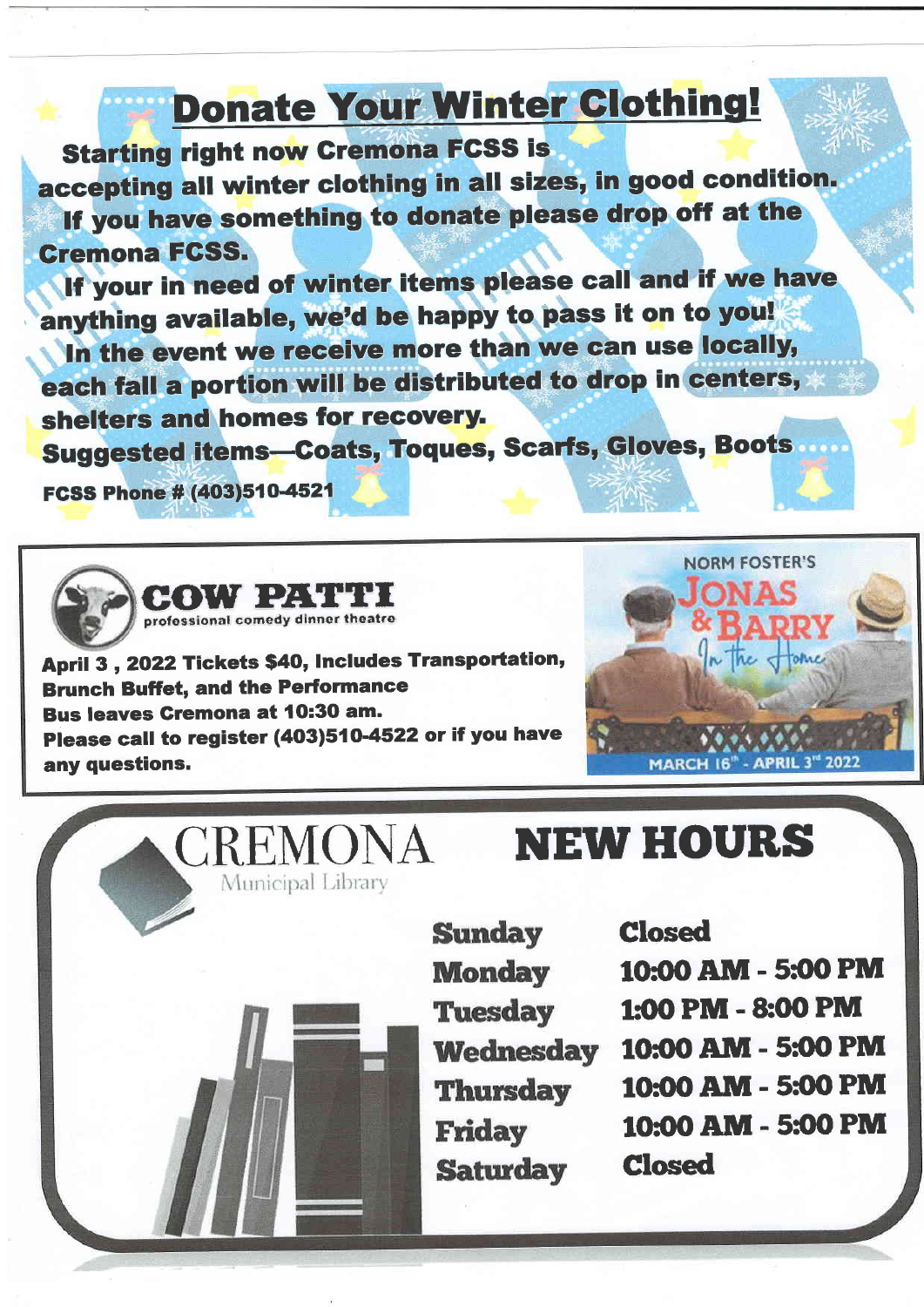

from the Gremona Gommunity Engagement Site!

We miss seeing everyone in person, but we are hopeful to resume in person programming soon.

1n2021 we provided over 1500 virtual programs and take home craft kits. We are excited to continue virtual programming in the New Year. lf you wish to be added to the seniors (55+) at home craft kit list, or if you CREMONA have any other ideas for future programming, please contact Community **Engagement Site** Jessica at coordinator@cremonaces.com



## Did you know Cremona has a Food Pantry? WE DO!!!

It's here to help!

The community pantry is at the FCSS (Former United Church), supported by donations from our community to help anyone that asks! We stock non-perishable foods.

> To qualify-just call that's it!

We'll pack you up a hamper and give time to pick up.

To make a request or to donate pleose coll (403)510-4521

**KINDNESS IS MORE** THAN DEEDS. IT IS AN ATTITUDE, AN EXPRESSION. A LOOK. A TOUCH. IT **IS ANYTHING THAT LIFTS ANOTHER** PERSON.